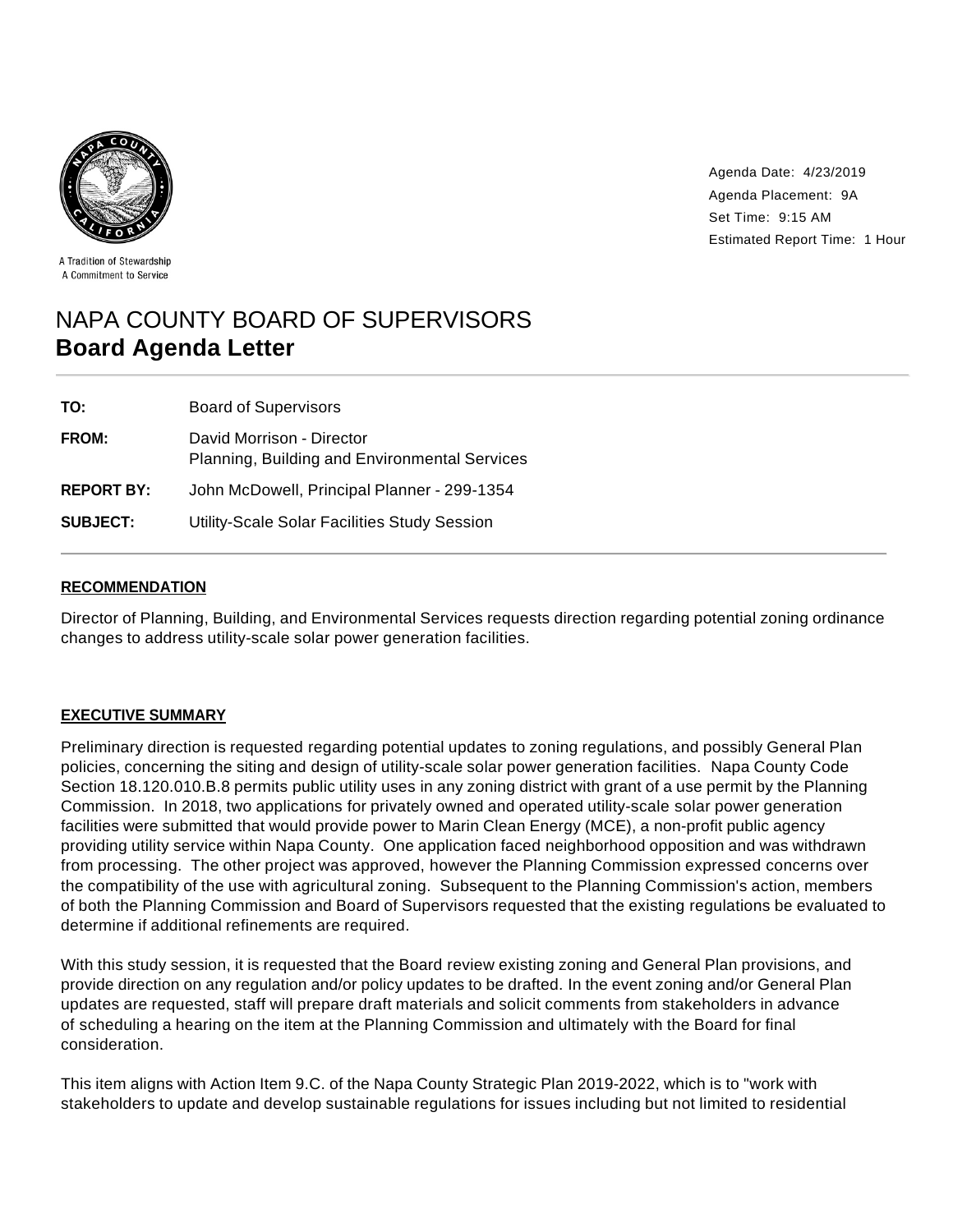development, viewshed development, solar facilities, winery compatibility, outdoor winery hospitality, food pairings, and pesticide use."

## **PROCEDURAL REQUIREMENTS**

1. Staff report

- 2. Public comments
- 3. Board discussion and direction

#### **FISCAL IMPACT**

Is there a Fiscal Impact? No

## **ENVIRONMENTAL IMPACT**

This study session is not a project as defined by 14 California Code of Regulations 15378 (State CEQA Guidelines) and therefore CEQA is not applicable.

## **BACKGROUND AND DISCUSSION**

In 2018, two use permit applications for utility-scale solar power generating facilities were received from a private solar development company intending to sell power to Marin Clean Energy (MCE), a non-profit renewable energy public agency (joint powers authority). One project was located in southern Napa County off of American Canyon Road near Interstate 80. The other project was located in the Coombsville area east of the City of Napa. Both project sites were located within AW - Agricultural Watershed zoning and Agriculture Watershed and Open Space General Plan designation. Napa County Code Section 18.120.010.B.8 allows "Other public utility uses including, without limitation, warehouses, storage yards, gas holders, substations, electric generating plants, reservoirs, storage tanks, pumping stations, and communication equipment buildings" in any zoning district. The Coombsville area proposal generated concern from adjoining neighbors on a number of issues, including whether power generation facilities were allowed on agricultural land or in rural residential areas, and was withdrawn. The American Canyon proposal was approved, under the provision cited above. No new applications for utility-scale solar facilities have been filed since November 2018, but there have been two preliminary concepts discussed with staff within the Napa Valley Industrial Park in 2019.

In November of 2018, the Board of Supervisors directed staff to provide background and options for better defining the compatibility of solar facilities with surrounding land uses This direction was prioritized in the 2019-2022 Strategic Plan approved in January of 2019.

#### **EXISTING CONDITIONS AND REGULATORY SETTING**

In 2002, California Assembly Bill 117 passed allowing communities to purchase power on behalf of their residents and businesses with the establishment of a Community Choice Aggregation (CCA) program. CCAs provide an alternative to traditional service from a regional public utility company. Marin County established MCE in 2010, which was the first CCA in the Bay Area. MCE's service area has since expanded to include numerous Bay Area communities. Napa County formed a CCA with MCE in the summer of 2014. Pacific Gas and Electric (PG&E) continues to deliver electricity through its transmission and distribution system and partners with local area CCAs on sourcing energy for the power grid. PG&E also provides meter-reading, billing, maintenance, and outage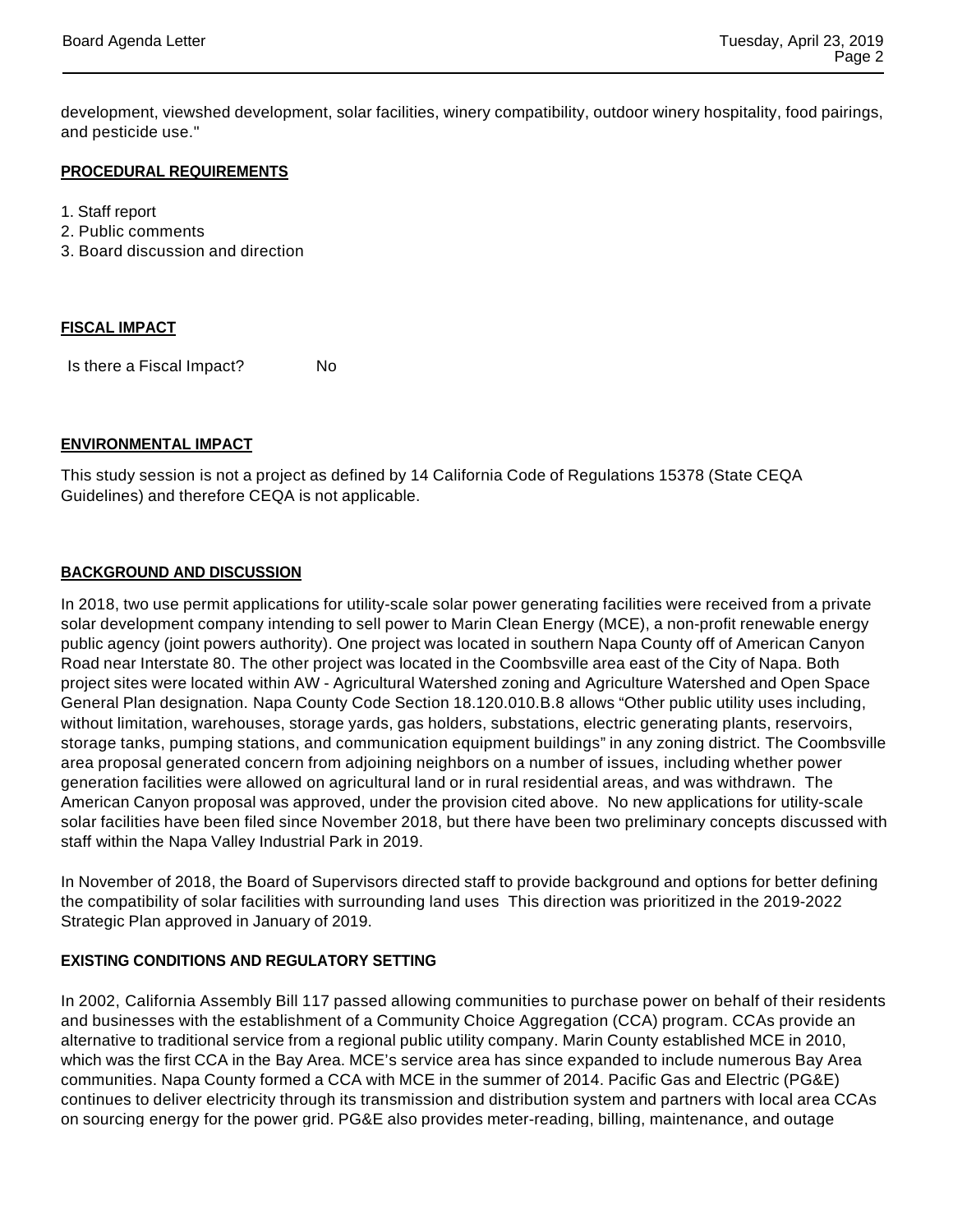response services. MCE offers customers a choice on the level of renewable energy received, allowing customers to select from four options ranging from 100% MCE-sourced power, to retaining 100% PG&E traditional service.

MCE procures energy from a variety of clean, renewable power sources such as solar, wind, biogas, geothermal, and small hydroelectric. The California Public Utilities Commission (CPUC) allows this form of transaction through various contractual arrangements collectively referred to as Power Purchase Agreements (PPA or PPAs). The majority of MCE's power is sourced from the Federally-operated Western Area Power Administration and from several larger for-profit private companies including Calpine and Dominion Energy Solutions. MCE also recieves significant locally-generated power through smaller scale PPAs with public and private entities. MCE actively solicits smaller scale private developers and owners of renewable energy facilities to help fulfill MCE's future resource requirements. Their PPA programs allow for both stand alone power generation facilities and excess power generation from accessory-scale projects to feed back into the grid. For example, a large multi-acre warehouse building may have relatively small on-site power demand compared to the power generation capabilities of their rooftop solar array. With a PPA, the warehouse developer could sell excess power to MCE in the same manner as a stand alone commercial solar facility. The developer of the two solar projects from 2018 proceeded under MCE's PPA program.

# **General Plan**

The Napa County General Plan and zoning ordinances both predate the creation of MCE as a CCA and its service to Napa County. The 2008 General Plan contains a number of general policies encouraging energy conservation and alternative power generation, but otherwise does not directly speak to generation of renewable power within Napa County for a CCA. In addition, there are several Agriculture/Land Use Element policies that require Board of Supervisors interpretation to determine the consistency of power generation facilities on agriculturally-designated land. Notable policies related to renewable energy production are as follows:

- AG/LU-12: No new non-agricultural use or development of a parcel located in an agricultural area shall be permitted unless it is needed for the agricultural use of the parcel…
- AG/LU-29: Governmental uses and public utility uses shall be permitted in appropriate locations. Only those new governmental and public utility uses which specifically implement programs mandated by the state or federal government shall be permitted in non-urban areas...
- AG/LU-117: The County shall seek to be involved to the extent possible in the decisions of local, state, federal, and other agencies regarding the location of energy generation facilities….with the potential to negatively affect the visual character of the county.
- CON-68: The County shall promote research and the development and use of advanced and renewable energy technology…
- CON-70: The County shall seek to increase the amount of energy produced through locally available energy sources, including establishing incentives for, and removing barriers to, renewable and alternative energy resources (solar, wind) where they are compatible with the maintenance and preservation of environmental quality.

Voter-enacted components of the General Plan (Measures J and P) must also be considered regarding utilityscale solar projects, or for any "other public utility use" allowed under Zoning Section 18.120.010.B.8 on agricultural land. Measure J requires voter approval of any land use changes enabling new non-agricultural uses on agriculturally-designated lands. Policies AG/LU-12 and 29 directly relate to utility-scale solar projects. In considering Policy AG/LU-12, it is clear that on-site power production supporting permitted uses is allowed, like a solar array meeting the power needs of a winery or a home. Policy AG/LU-29 allows PG&E's facilities (and any other public utility uses) when warranted in any part of the County, but the extent to which privately owned or operated power generation facilities qualify as a public utility use has not yet been defined.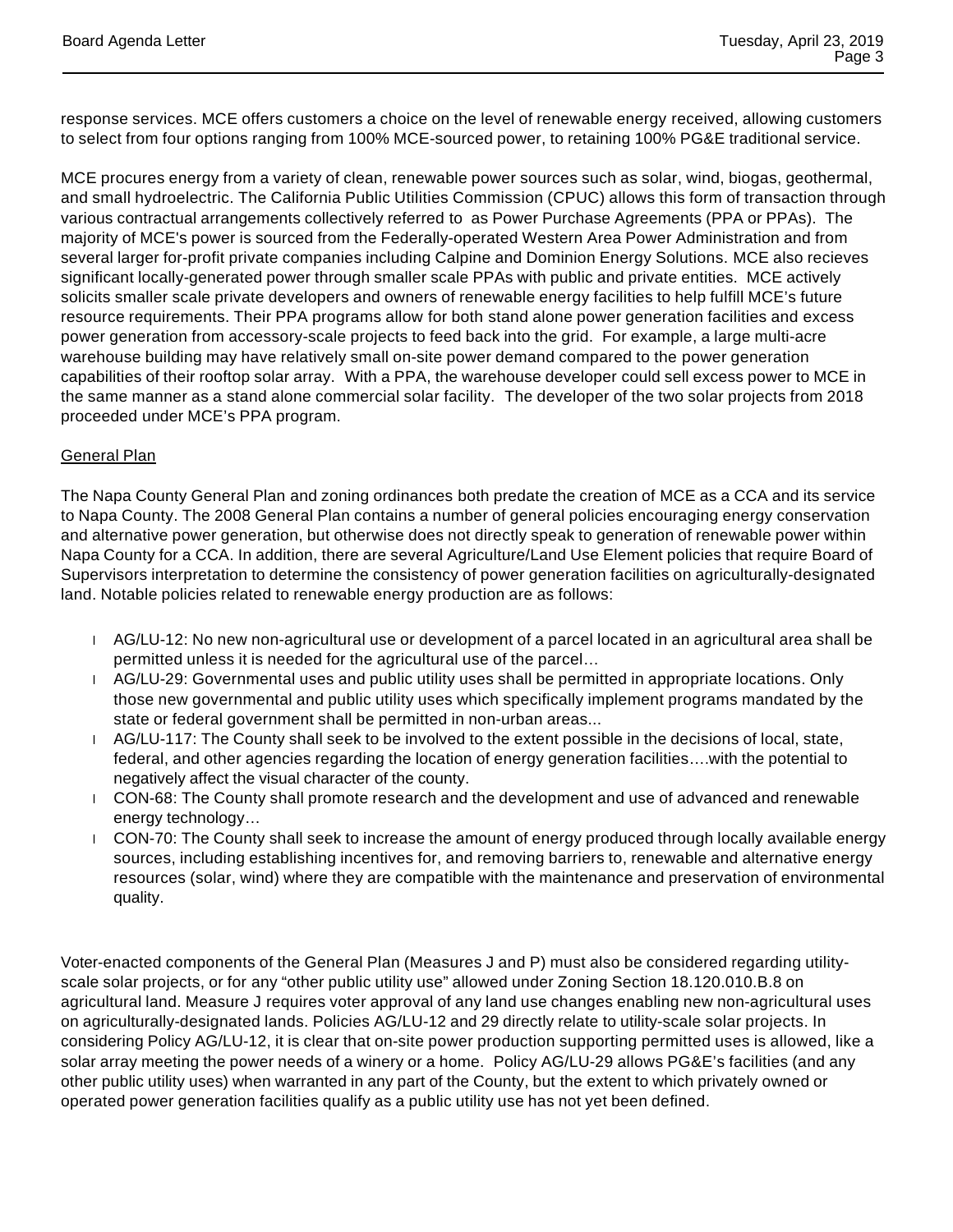The Planning Commission's approval of the American Canyon Road project was based on a finding that the project qualified as a public utility use because it was linked to the County's CCA program with MCE. In that case the developer was entering into a PPA to sell the electricity produced from the solar array to MCE. I

# **Draft Climate Action Plan**

The County's Draft Climate Action Plan identifies the importance of shifting energy consumption toward clean, renewable energy sources. The development of regulations that encourage renewable energy use and generation would support Draft Climate Action Plan objectives. Notable draft policies related to solar power are as follows:

- Measure BE-4: Require new or replacement residential and commercial water heating systems to be electrically powered and/or alternatively fueled (e.g., solar water heating).
- Measure BE-5: Expand current renewable energy and green energy incentives and update local ordinances.
- Measure BE-11: Encourage solar panel installations on commercial roof spaces.
- Measure AG-1: Support the conversion of stationary diesel or gas-powered irrigation pumps to solar, electric, or other alternatively- fueled pumps.

# Existing Zoning Regulations

There are no zoning design regulations that directly address solar projects or power generation facilities. County has complete land use authority and discretion over regulating private, utility-scale solar facilities. Consistent with provisions of the International Building Code (i.e. - "green building code"), the County has a long standing administrative practice of allowing on-site power generation as an 'accessory use' (defined in Napa County Code Section 18.08.020) to serve primary land uses that are otherwise allowed or conditionally allowed by zoning. Accessory on-site, small-scale installations appear common in the studied jurisdictions with projects generally only subject to building permits. Additionally, not at issue here is County's regulation of "small residential rooftop solar" at Chapter 15.14.050. Impacts associated with the construction and operation of these small-scale projects are rare. Quite often, solar panels are mounted on existing structures, or over existing parking areas. Free standing solar fields generally do not occupy much land area, however several winery and residential projects have been installed in areas with a high degree of visibility from County scenic highways.

Utility-scale power generating facilities have been allowed with use permits under the provisions of Napa County Code Section 18.119.010.B.8. Prior to the two 2018 solar project applications, one other utility-scale solar project was processed and approved by the Planning Commission in 2010 under this code section. The facility was never constructed, and was planned at the decommissioned American Canyon Land Fill on Eucalyptus Drive south of Napa County Airport. The land fill site can be differentiated from the two most current proposals in that the site was publicly owned. Pacific Union College also recieved approval of a gas-fired power generation facility on the upper portion of the campus in 2004 under the same provisions of the code. A solar facility was also constructed on State land near Rector Reservoir in 2018, which was exempt from local land use regulation.

Chapter 18.119, Exceptions, allows a number of by-right and conditionally-allowed uses in any zoning district, and is intended to account for land uses that can be suitable in any zoning district. Government and public utility uses are listed as allowable in any zoning district. The Exceptions Chapter and the section allowing "other public utility uses" date from 1976. There are currently no design standards for solar generation facilities or public utilities other than the general zoning requirements that apply to all other uses including general setback/coverage requirements, viewshed, and conservation regulations. Since utility-scale projects currently trigger use permit processing, construction and operational related environmental impacts are evaluated on a case-by-case basis. As with all discretionary development projects, the potential for significant impacts depends on the characteristics of the site. For example, the most recent solar project approved off American Canyon bordered a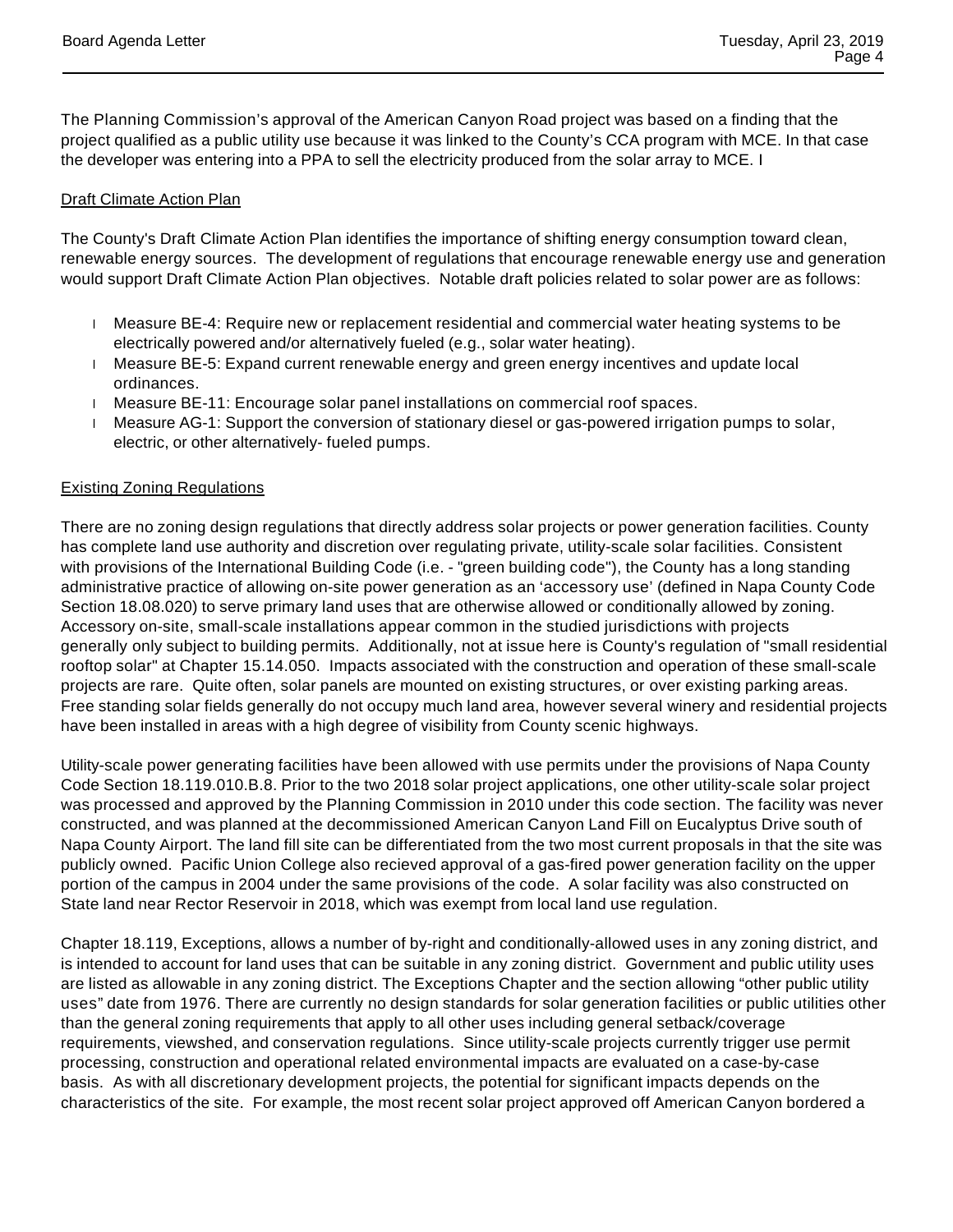blue-line creek and the project was conditioned to avoid encroachment and earth disturbance within the creek's setback.

# **SOLAR REGULATION EXAMPLES**

Attached for reference is a chart of solar facility regulations applicable in other nearby communities. Sonoma and Butte Counties' regulations are discussed below. Both agencies comprehensively updated their regulations within the last six years. Butte County's vision statement with guiding principles from their community-based stakeholder group is attached and other resources are available through their webpage listed below. Sonoma County's Renewable Energy Combining Zone Chapter is also attached.

# Sonoma County

In 2013, Sonoma County established a Renewable Energy Combining Zone with siting and design criteria for a variety of large scale renewable energy facilities including solar, biomass, wind, and geothermal energy production. Sonoma County's zoning ordinance is structured in a similar manner to Napa County with base zoning district chapters that contain listings of allowable uses, and separate chapters containing land use requirements such as viewshed and conservation regulations. Sonoma County structured renewable energy uses within a combining zone, meaning that properties where such uses occurred would need to contain the combining zone or require rezoning. There are several combining zones within Napa County's regulations with the most notable being the :AH - Affordable Housing Combining Zone that allows affordable housing by-right in addition to the uses of the underlying zoning. Additional information regarding the Sonoma County Renewable Energy Regulations is attached.

# **Butte County**

In 2014, Butte County received a grant under the Sustainable Communities Planning Grant and Incentives Program (Proposition 84) administered by the Department of Conservation, to develop a solar overlay zoning district. The project evolved over the next three years resulting in the 49-page Butte County Utility-Scale Solar Guide (Guide). The Guide identifies suitability criteria, constraints and opportunities for solar and is paired with an on-line 'suitability model' mapping tool. Both the Guide and model are available at https://www.buttecounty.net/dds/Planning/Notable-Projects/Butte-Utility-Scale-Solar-Guide .

The Guide and suitability model apply the following siting criteria:

- 1. Unsuitable Areas: Prime Farmlands, Sensitive Biological Areas, and Residential Zones;
- 2. Farmland Categories: Grazing Lands are weighted as highly constrained.
- 3. Constrained Areas: Wetlands, Oak Woodlands, Migratory Deer Range, Natural Hazards, Land Use Compatibility.
- 4. Constrained Buffers: Proximity to Residential and Scenic Highway General Plan Designations.
- 5. Parcel Size: Parcels greater than 20 acres are considered most feasible.

6. Opportunity Areas: Contaminated Sites, Urban Permit Areas, Neal Road Recycling, Energy, and Waste Facility Overlay Zone, Large Rural Parcels.

7. Opportunity Buffers: Proximity to transmission lines and substations.

In reviewing Butte County's process, the following statement from the final staff report stands out: "While this project was originally conceived as a solar overlay zone to streamline the development of utility-scale solar facilities in Butte County, input received during the process suggested that a case-by-case evaluation of facilities through a conditional use permit is more appropriate, especially given significant concerns about impacts to grazing lands and agricultural resources." Initially, Butte County intended to allow by-right utility-scale solar projects in suitable areas, but after hearing from all interested parties, they opted to both maintain a discretionary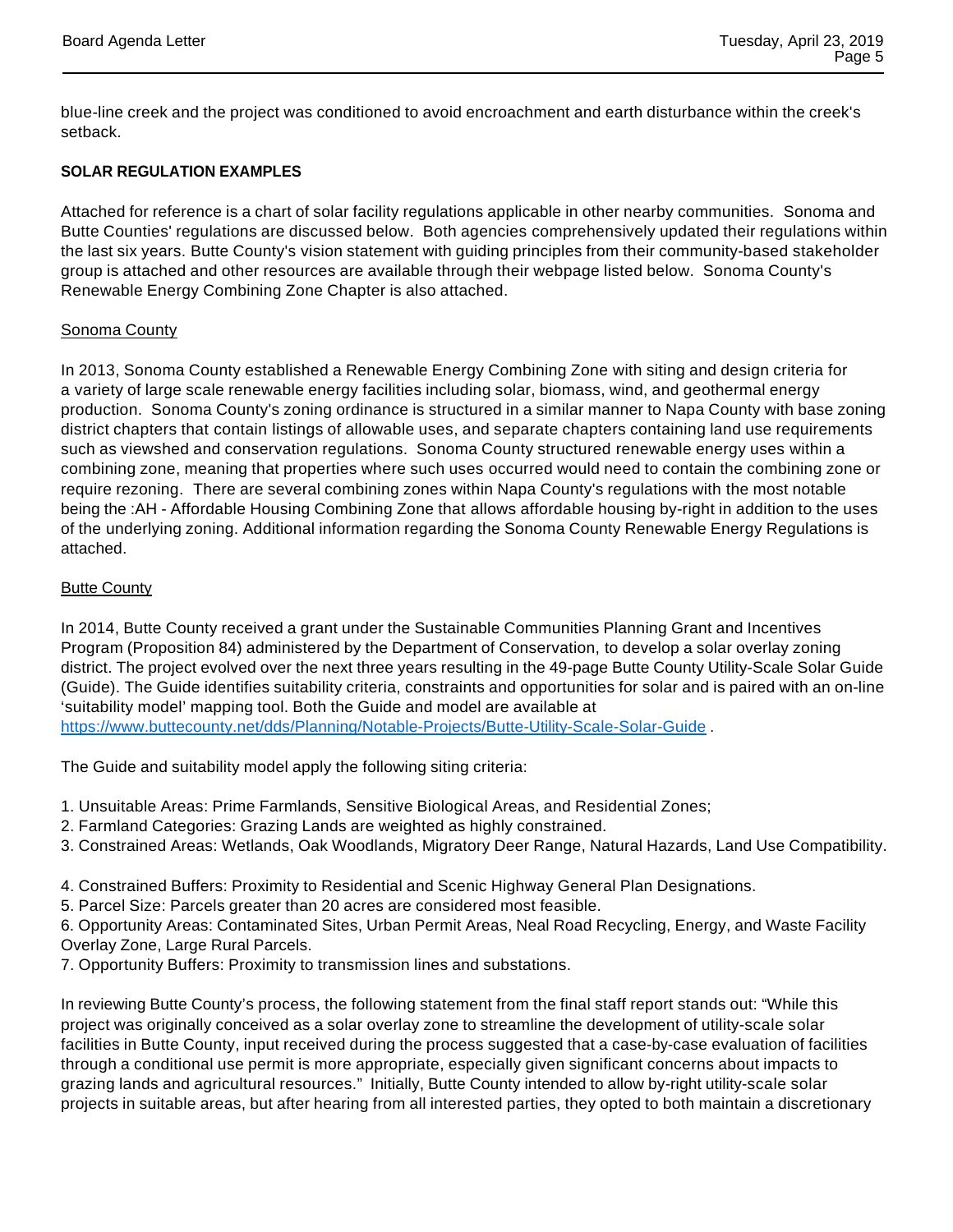use permit process and establish siting criteria that essentially prohibit utility-scale solar facilities from many areas. Butte County's Utility-Scale Solar Vision Statement is attached for reference.

Napa County's Geographic Information System (GIS) has a great deal of similarity to Butte County's Suitability Model, other than it contains no information on proximity to transmission lines and substations. If the County implements similar suitability criteria, the County GIS would be available to aid in suitability determinations.

## **PUBLIC INPUT**

Two emails announcing this study session were sent to the county-wide stakeholder group. Three persons responded to those emails with general inquiries about how the meeting on April 23rd would be conducted. Attached to this report is a letter from Napa County Farm Bureau.

#### **OPTIONS**

Four options are listed below for Board consideration. The options are not intended to be exhaustive, and instead provide a range of alternatives which the Board may use in providing direction.

#### Option 1 – No Changes to Existing Policy and Regulations

Under existing regulations, on-site power solar arrays would continue to be allowed by-right as an accessory use, and utility-scale solar projects would continue to be permissible on any property in any zoning district with issuance of a conditional use permit. Projects would be subject to standard zoning requirements including Viewshed and Conservation regulations.

In staff's opinion, retaining the existing discretionary use permit process as-is leaves a great degree of uncertainty in the process for applicants, neighbors, staff, and decision-makers and is therefore not recommended.

#### Option 2 – Limit Utility-Scale Solar Projects to Certain Zones or Public Property

Utility-scale solar projects could be limited to certain zoning districts, or restricted only to public or quasi-public lands. The County is not technically obligated to zone land for solar projects or power plants. However, the General Plan encourages the County to support and manage the energy needs of our community, including both largescale energy generation as well as on-site accessory uses.

Unincorporated Napa County accounts for only a small portion of the energy demand within MCE's service area, with most demand coming from urbanized areas. It is appropriate to structure Napa County's regulations to ensure that the power demands of urban areas are not disporportionately fulfilled within the agricultural areas of Napa County, as there may be economic incentives to locate in rural areas. Generally speaking, solar developers have a difficult task finding acceptably priced land with appropriate zoning that allows the use, and that is not overly burdened with regulatory or development costs. Land is generally more scarce and expensive to develop within urbanized areas as compared to rural or agricultural areas. Development regulations for urbanized areas also tend to be more stringent and costly than what typically occurs in rural areas. As a result, the combination of zoning allowance and development costs tend to push projects toward the unincorporated area.

Napa County could limit utility-scale solar projects to its non-agricultural zones. Unincorporated land designated for urban use represents less than 5% of the County's land area, with the majority of that land located within Napa Valley Business Park industrial area. The industrial lands, as well as most other unincorporated urban areas are subject to similar development costs and requirements as would apply in many other communities served by MCE. Alternatively, utility-scale solar projects could be limited to public or quasi-public lands. Attached is a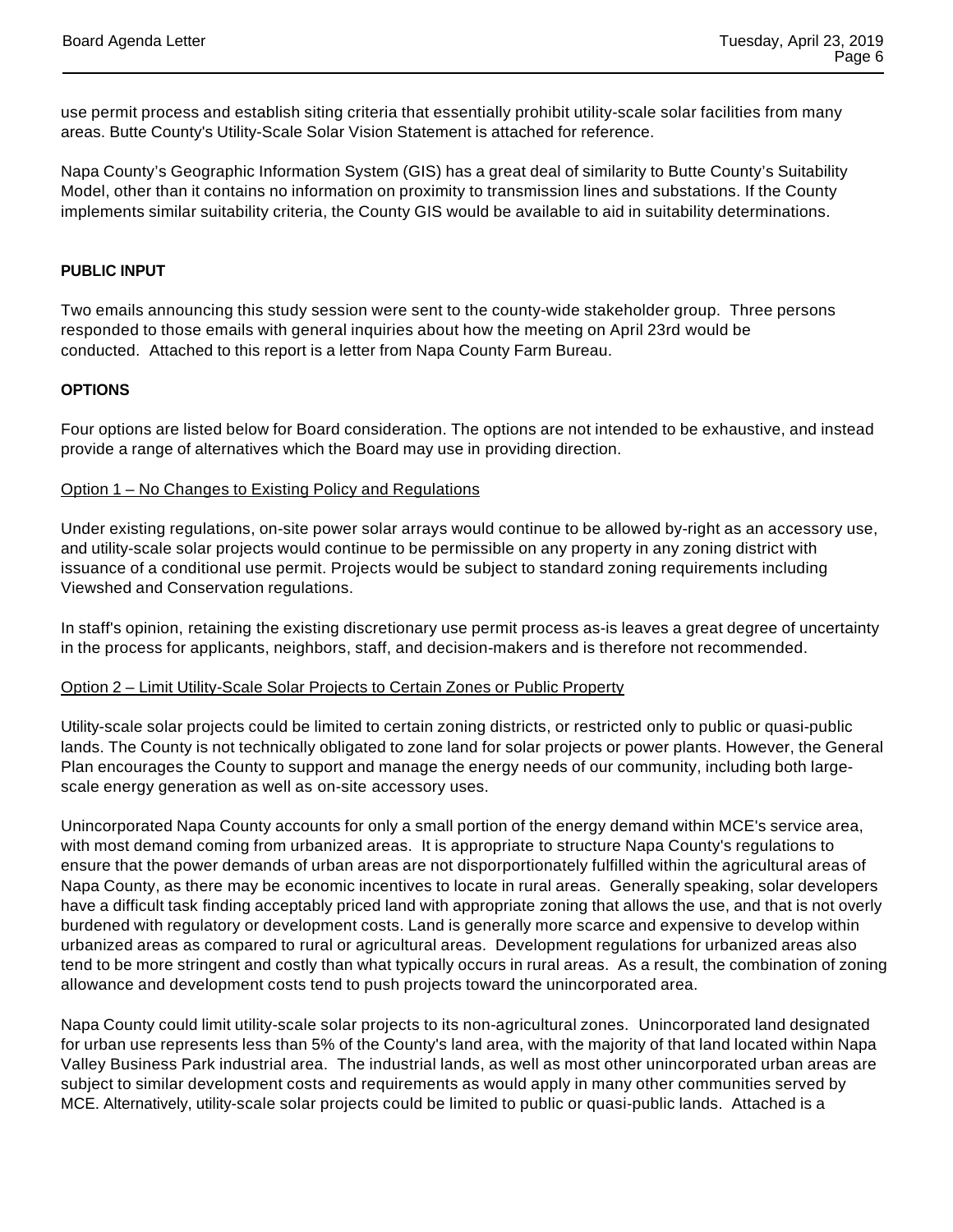description of three projects developed in Lake County on public property. Limiting projects to public property could be a basis for determining that privately operated utility-scale solar projects qualify as "other public utility uses".

Alternatively, a combining zone could be required for projects in the Agricultural Watershed (AW) zone. The combining zone option would subject any project within an eligible base zone to both a use permit and rezoning application. Re-zonings are legislative in nature triggering Board of Supervisor action, which provides the Board with a great degree of flexibility in either approving or denying the application. However, re-zonings add complexity to application processing and trigger at least one hearing before the Planning Commission and two before the Board of Supervisors.

Staff believes that limiting utility-scale solar projects to either public lands or specified zoning districts is a feasible option, but it is not recommended. Existing non-agricultural land is limited and plays an important role in providing housing and industrial support services for local businesses. Establishing a combining zone requirement for the AW zone creates a much more complicated process for both applicants and the public, and creates additional demand on County staff and resources.

## Option 3 – Establish Siting and Design Criteria for Utility-Scale Solar Powers; Define Public Utility Uses

Under this option, utility-scale solar facilities and other power generation facilities could remain conditionally allowed in all zoning districts, but siting and design criteria would be established designating areas where such uses are either appropriate or inappropriate. For example, projects could be prohibited from areas containing prime farmland or Williamson Act agricultural contracts, but allowed on lands designated "other" in the farmland mapping program. Criteria could be applied to land use characteristics such as viewshed, proximity to scenic highways, and residential uses. Siting and design criteria for other forms of renewable power generation facilities (biomass, geothermal, etc.) may also be warranted.

Regarding on-site accessory solar power generation, it is recommended that these uses continue to be allowed as a by-right, but specification could be added to the code to clarify the extent of use allowed, as well as formalize past administrative practices. Sonoma County regulations directly address accessory use and may prove a good example to follow. Their design criteria sets a limit on the capacity of the power facility to no greater than 125% of the power generation needs of the property. Setting a cap on accessory use power generation appears necessary as a mechanism to differentiate between utility-scale project (selling power into the grid) and solar power generation to meet on-site needs.

Staff recommends updating zoning to: 1) clarify what types of uses qualify as "other public utility uses" within the Exceptions Chapter; and 2) establish new regulations for utility-scale solar generation facilities, including defining the use and establishing siting and design criteria. This approach would require minimal adjustment to the County Code and would continue to allow flexibility for both land owners and the public.

#### Option 4 – Allow By-Right Utility-Scale Solar Facilities Subject to Siting and Design Criteria

Similar to Option 3, siting and design criteria could be established through zoning, but the requirement for a discretionary use permit could be removed. Projects could be processed in a similar manner to lot line adjustments or home occupation permits, where they are administratively reviewed with approval granted so long as the proposal complies with certain specified criteria. This type of process is streamlined compared to the use permit process, and adds a great deal of certainty for the developer. The disadvantage of this process is that there is virtually no discretionary authority to adjust or amend a project to address unique circumstances.

Staff does not recommend a by-right process for utility-scale solar facilities. Retaining discretionary review over the process allows decision makers to address site-specific conditions that administrative design criteria may not adequately address.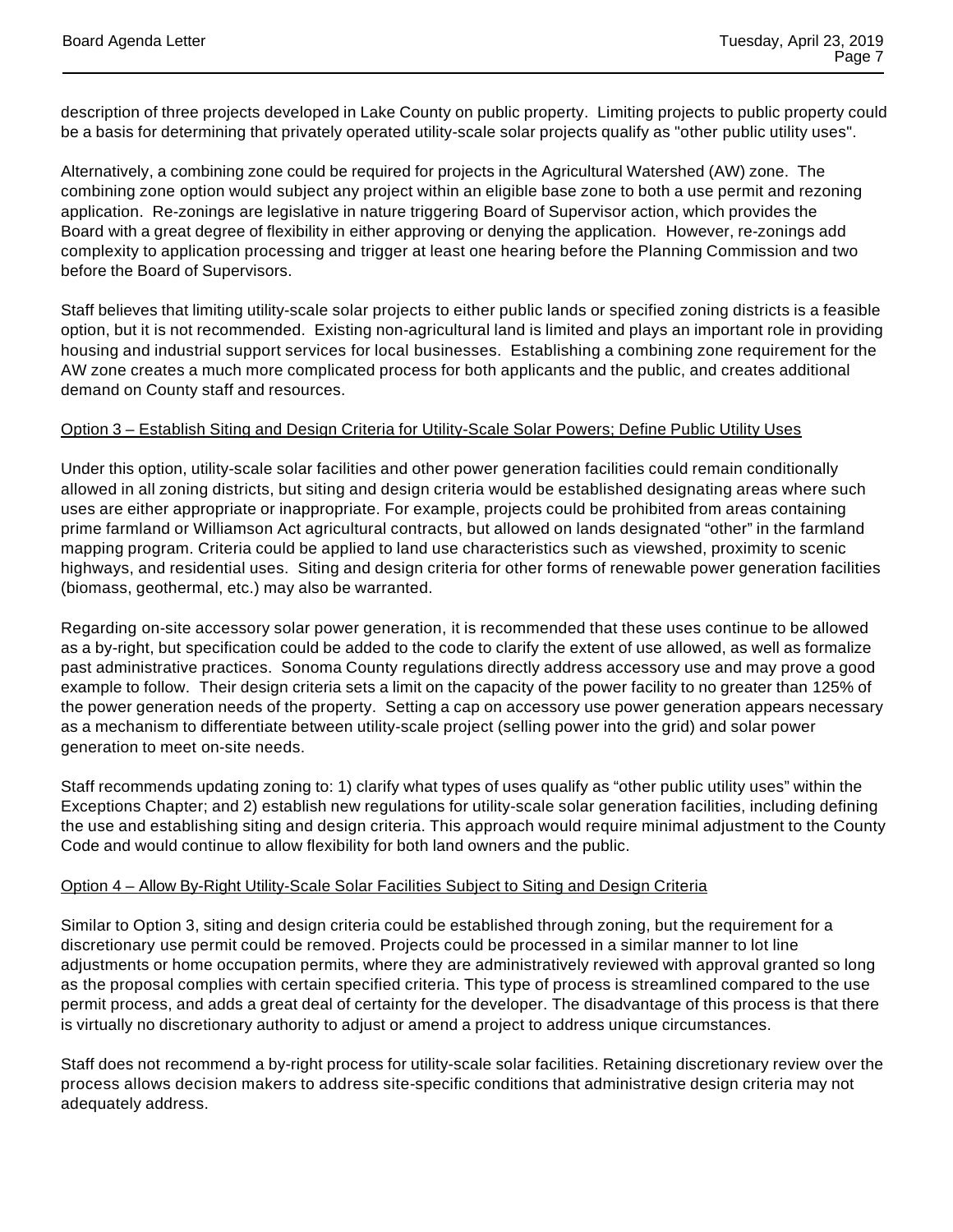# **RECOMMENDATION**

Staff recommends Option 3. This option would update the zoning code to establish siting and design criteria for utility-scale solar projects, but would not amend General Plan policies. The existing General Plan provides sufficient policy direction, as well as flexibility, to address current trends in accessory and utility-scale solar power generation and public utility uses. The zoning ordinance text amendments would establish "utility-scale solar facilities" as a separate use from "other public utility uses" and would establish siting and design criteria similar to Butte and Sonoma County to address criteria such as, but not limited to, and as may be revised by the Board:

- Agricultural Preservation Avoid locating utility-scale facilities on land zoned Agricultural Preserve, containing a Williamson Agricultural Contract, or on lands designated as Prime, Statewide or Locally Important Farmland.
- Conservation Regulations Ensure that utility-scale facilities are subject to the Conservation Regulations (Chapter 18.108) in the same manner as applied to agricultural and structural development including but not limited to slope, stream setback, oak woodland, and sensitive environmental communities protection.
- Viewshed Regulations Ensure that utility-scale facilities are subject to the Viewshed Regulations (Chapter 18.106) in the same manner as applied to residential, commercial and agricultural development.
- Residential Buffers Establish appropriate separation of facilities from existing residential uses.
- Airport Compatibility Establish appropriate standards to ensure facilities do not negatively impact aviation or airport operations.
- General Siting Criteria Establish use-specific road and property line setbacks; and consider applying lot coverage requirement.
- **Environmental Impact Analysis Require discretionary use permit process necessitating evaluation of all** potential environmental impacts.
- Public Lands Develop streamlined zoning review process for projects located on publicly owned properties, excluding park and open spaces.
- Accessory Use Criteria Define extent of power generation allowed for on-site accessory use.
- Public Utility Contracts Require that facilities are only permissible in conjunction with a PPA, and must be decommissioned if no longer controlled by a PPA.
- Extent of On-Site Power Define the amount of power that may be developed as a by-right accessory use.

Upon receiving direction from the Board, staff will prepare a draft ordinance and circulate it to the public for review and comments. The revised ordinance will be evaluated under the California Environmental Quality Act (CEQA). The revised ordinance and CEQA document will be provided for public review and comment. The ordinance and supporting documents will then be submitted to the Planning Commission for a public hearing with a request for their recommendations. The Commission's recommendation(s) will be forwarded to the Board of Supervisors for another public hearing and final action. Staff estimates that this process will take approximately six months.

# **SUPPORTING DOCUMENTS**

- A . Comparison of Regulations in Other Agencies
- B . Correspondence Napa County Farm Bureau Letter
- C . Butte County Utility-Scale Solar Vision Statement
- D . Sonoma County Renewable Energy Regulations
- E . Lake County Public-Private Projects Narrative